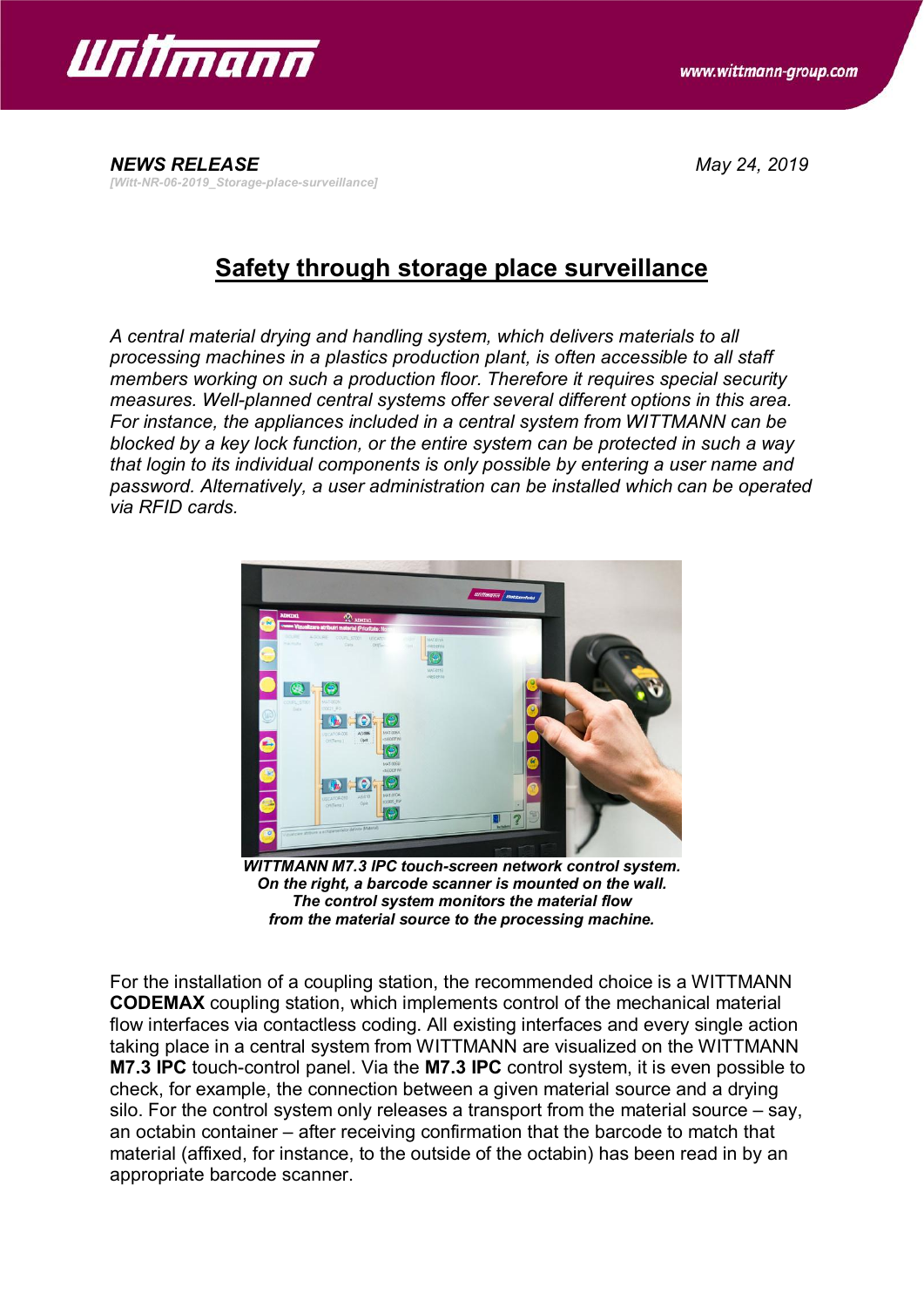

In response to long-unfulfilled demands from plastics processors, such safety features have become to a certain extent a part of the standard equipment for central systems today. For traceability and comprehensive production reliability has come increasingly into the focus of attention, together with the realization that any efforts in this area must start with the production staff responsible for operating the equipment. The user administration of the **M7.3 IPC** control system requires a user name and a password. Each operator can be admitted to or barred from using various parameter setting options. Login to the system and logout from it, as well as all parameters set can be saved including a timestamp.



*Symbols for storage place monitoring on the M7.3 IPC network control panel:*



*Red background = error signal*

Material supply invariably starts with the material source. In most cases, the source is an octabin, a big bag or a mobile container – and this is where the vast majority of errors occur. Even when the material sources are provided with barcodes, this does not necessarily mean that material supplies are only set in motion by qualified equipment operators. The risk of using a wrong material source, when the type of material is not checked, should not be underestimated. In this case, the dryer would be loaded with the wrong material. Since access to material sources does not generally require any login procedure, these sources must be protected by special security measures.

For its central stations, WITTMANN offers a storage place surveillance system to take care of this task. Whenever an unauthorized access is registered – for example unauthorized opening of a safety gate – all appliances which could cause incorrect materials handling are automatically stopped, and an error signal is issued as well. When the gate is subsequently closed again, the appliances which have been stopped stay inactive. Only when the correct material is reported again to the control system via the barcode scanner will the material transport be resumed. The behavior of the system in the event of octabins or similar containers being replaced can be preset via the control system. A lamp at the storage place signals to equipment